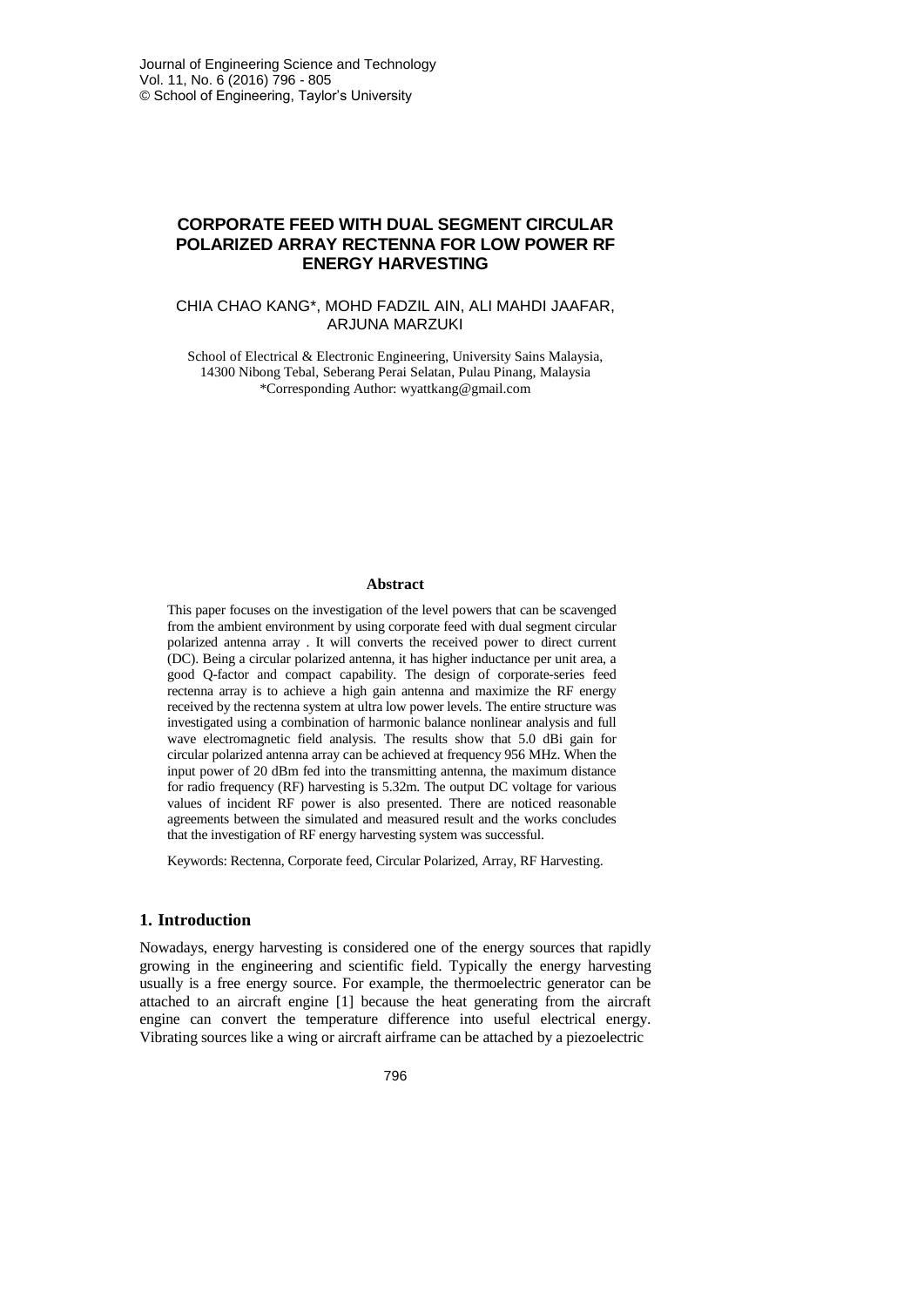| <b>Nomenclatures</b> |                                |
|----------------------|--------------------------------|
| C                    | Capacitance                    |
| $D_0$                | Outer diameter                 |
| $D_i$                | Inner diameter                 |
| $\overline{F}$       | Resonant frequency             |
| h                    | Height of substrate            |
| $K_g$                | Presence of ground plane       |
| L                    | Inductance                     |
| l                    | Length of inductor             |
| N                    | Number of turns                |
| Rs                   | Resistivity                    |
| S                    | Spacing                        |
| w                    | Width                          |
| <b>Greek Symbols</b> |                                |
| $\rho$               | Copper resistivity             |
| $\delta$             | Skin depth                     |
| <b>Abbreviations</b> |                                |
| ADS                  | Advance design system          |
| <b>CST</b>           | Computer simulation technology |
| DC                   | Direct current                 |
| <b>FIT</b>           | Finite integration technique   |
| <b>HPBW</b>          | Half power bandwidth           |
| <b>GSM</b>           | Global system for mobile       |
| RF                   | Radio frequency                |
| <b>RFID</b>          | Radio-frequency identification |

transducer [2] to convert the small strain or vibration difference into electrical energy.

Besides that, RF energy that currently broadcasted 24 hours from the transmitter such as mobile telephone, mobile base station and others is a relatively stable and available in wide areas [3]. It can be scavenged to allow continuous charging or operate for low power applications such as medical sensor, radio frequency identification (RFID) tag or headsets. Thus, the use of battery, battery access panels or cables could be eliminated [4]. Mobile phone presents a large RF energy source of transmitters. When the mobile subscriber continues to increase [5], the RF energy will also be increasing. As radio frequency energy is available anytime and everywhere, this is the reason why the RF source has been very attractive.

Basically, the RF harvesting process is to scavenge ambient electromagnetic energy, and then converts it into useful DC power for the purpose of energy saving and power management. Different RF harvesting methods have been employed using different techniques. In [6], the Archimedean spiral was employed; helix antenna was used in [7], meander line in [8], whereas patch antenna was used in [9]. In this paper, corporate feed with dual segment one arm spiral antenna array is proposed. The proposed one arm circular polarized antenna is expected to detect the radio frequency energy and convert the electromagnetic wave into the useful DC power. The primary focus is to characterize the proposed antenna on its ability to scavenge the ambient electromagnetic energy. After that,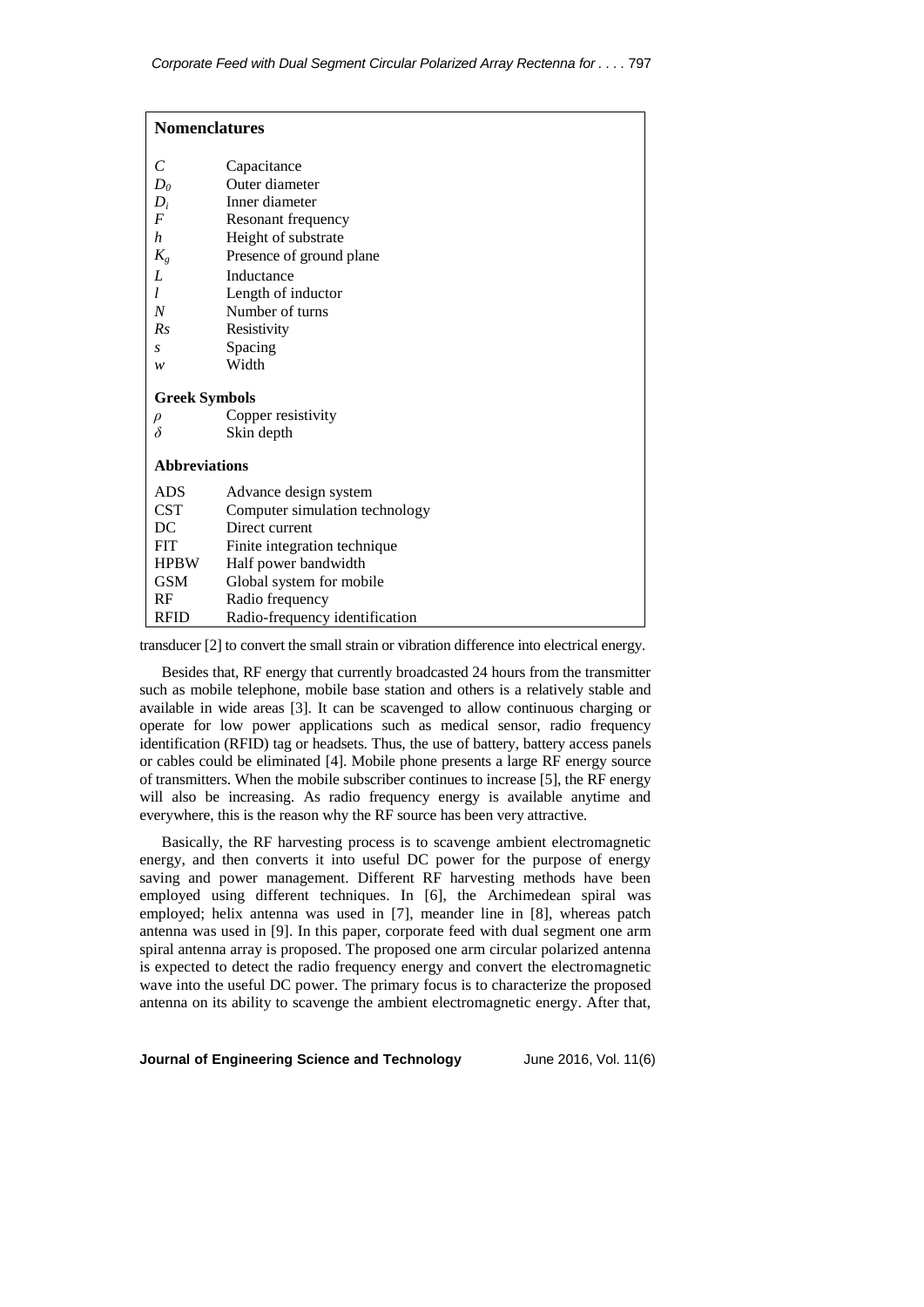the article will be focusing on the rectification of the captured input RF signal to DC power. Thus, corporate feed 2 x 4 element array was designed, simulated and measured at 956MHz resonant frequency to improve its gain and output DC power. The designs were modelled using Agilent ADS software and CST microwave studio to further characterize the proposed design.

## **2. Spectrum Harvesting**

The spectrum exists in the environment has different characteristic depends on a different area. For example, distance from the transmitter and humidity of the location will affect the results of measurement. To inspect the RF signal level in the environment, the experiment and measurement were conducted using a dipole antenna and spectrum analyzer HP\_345. Figure 1 shows the result of measurement of the spectrum in the university campus.

| Meas Tools         | $-39.99$ dBm                                |                                        |                                      |           | .Atten 0 dB                    |                               | <b>Ref</b> -10 dBm<br>Peak |
|--------------------|---------------------------------------------|----------------------------------------|--------------------------------------|-----------|--------------------------------|-------------------------------|----------------------------|
| Next Peak          | System, Alignments, Align Now, All required |                                        |                                      |           |                                |                               | Los<br>$\frac{18}{dB}$     |
| Next Pk Right      |                                             |                                        |                                      |           |                                | Marker                        |                            |
| Next Pk Left       | <b>UNIVER</b>                               |                                        | Change to the cultural demonstration |           | 956,000000 MHz<br>$-39.99$ dBm |                               |                            |
| Min Search         |                                             |                                        |                                      |           |                                |                               | <b>M1 S2</b><br>S3 FC      |
| Pk-Pk Search       |                                             |                                        |                                      |           |                                |                               |                            |
| More<br>$1$ of $2$ | Stap 1 GHz                                  | Sweep $4 \text{ ms} (481 \text{ pts})$ |                                      | VBW 3 MHz |                                | Start 500 MHz<br>Ros BM 3 MHz |                            |

**Fig. 1. Spectrum Harvesting.**

From the observations, the highest peak power levels are within the GSM bandwidth (920 – 960) MHz. Higher power densities of existing ambient signal direct the research towards RF energy harvesting and its antenna to be designed within a GSM band. The center frequency was selected to be 956 MHz that has an approximate bandwidth of 40 MHz.

## **3. Theory**

Spiral rectenna could be in the shape of circular or rectangular. Rectangular and circular spiral retina has good inductance per unit area; however, circular spiral has a better area efficiency [10], higher Q-factor than rectangular rectenna and uniform magnetic field distribution of surface due to the lack of sharp field discontinuities at corners [11]. Besides that, it was found that for equivalent values of inductance, circular shaped spiral rectenna exhibited 10% lower resistance [12]. For a reasonable dimension, all of the nearest conductors in a circular spiral rectenna will exhibit positive mutual inductance with each other. This allows the rectenna to create a larger inductance value within a given area subsequently harvests more RF energy. Other than that, circular polarized antenna will transmit and receive signal strength in all planes and thus increase the harvesting available power signal.

Circular polarized also can avoid the changes in output voltage due to the circular characteristic of the antenna [13]. Figure 2 shows the proposed one arm circular polarized rectenna.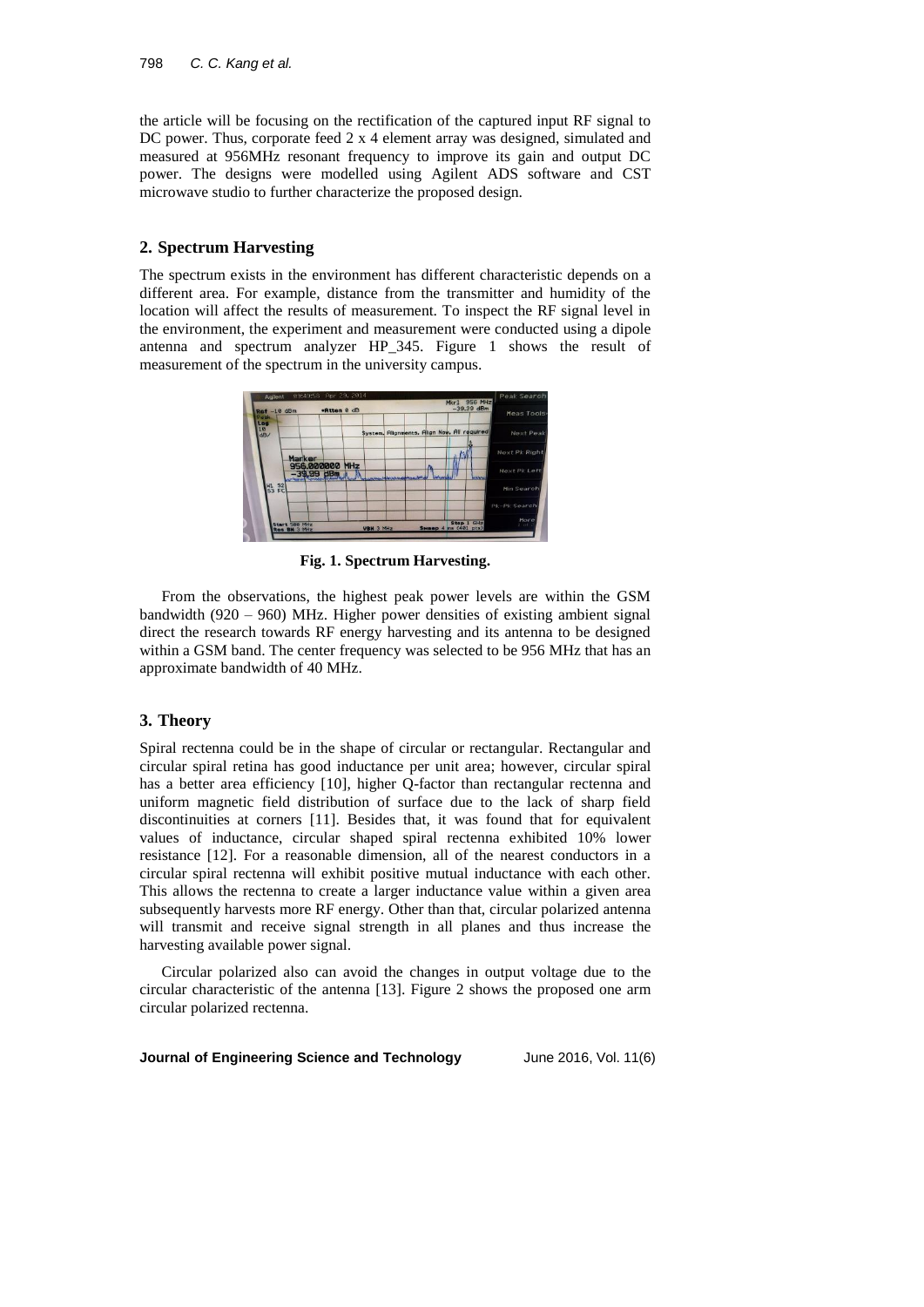

 **Fig. 2. Circular Polarized Antenna.**

The amount of magnetic energy storage is represented by an inductance, *L* given in as [14].

$$
L = 0.03937 \frac{a^2 n^2}{8a + 11c} \times K_g
$$
 (1)

where

$$
a = \frac{D_o + D_i}{4} \tag{2}
$$

$$
c = \frac{D_o - D_i}{2} \tag{3}
$$

$$
D_o = D_i + 2Nw + (2(N-1)s)
$$
\n(4)

$$
K_g = 0.57 - 0.145 \ln \frac{w}{h}, \frac{w}{h} \rangle 0.05
$$
 (5)

The diameter  $D_0$  and  $D_i$  of the inductor is stated by Eq. (3). Equation (4) describes the relationship between the outer, and the inner diameters with respect to the numbers of turn (*N*), conductor width, *w*, and their spacing, *s*. Also, *Kg*, is the presence of a ground plane. Equation (6) states the formula to determine the inductor resistance [15], where  $R_s$  is the resistivity,  $\rho$  is copper resistivity,  $l$  is the total length of the inductor,  $h$  is thickness of the substrate,  $\delta$  is the skin depth of the circular spiral inductor and lastly Eq. (7) describes the capacitance between the conductors' gaps.

$$
R_s = \rho l \left( \frac{1}{wh} + \frac{1}{2\delta(h+w)} \right) \tag{6}
$$

$$
C = 3.5e^{-5}D_o + 0.06\tag{7}
$$

Finally, the resonant frequency of the antenna array was determined using the popular equation stated in Eq. (8)

$$
F = \frac{1}{2\pi\sqrt{LC}}\tag{8}
$$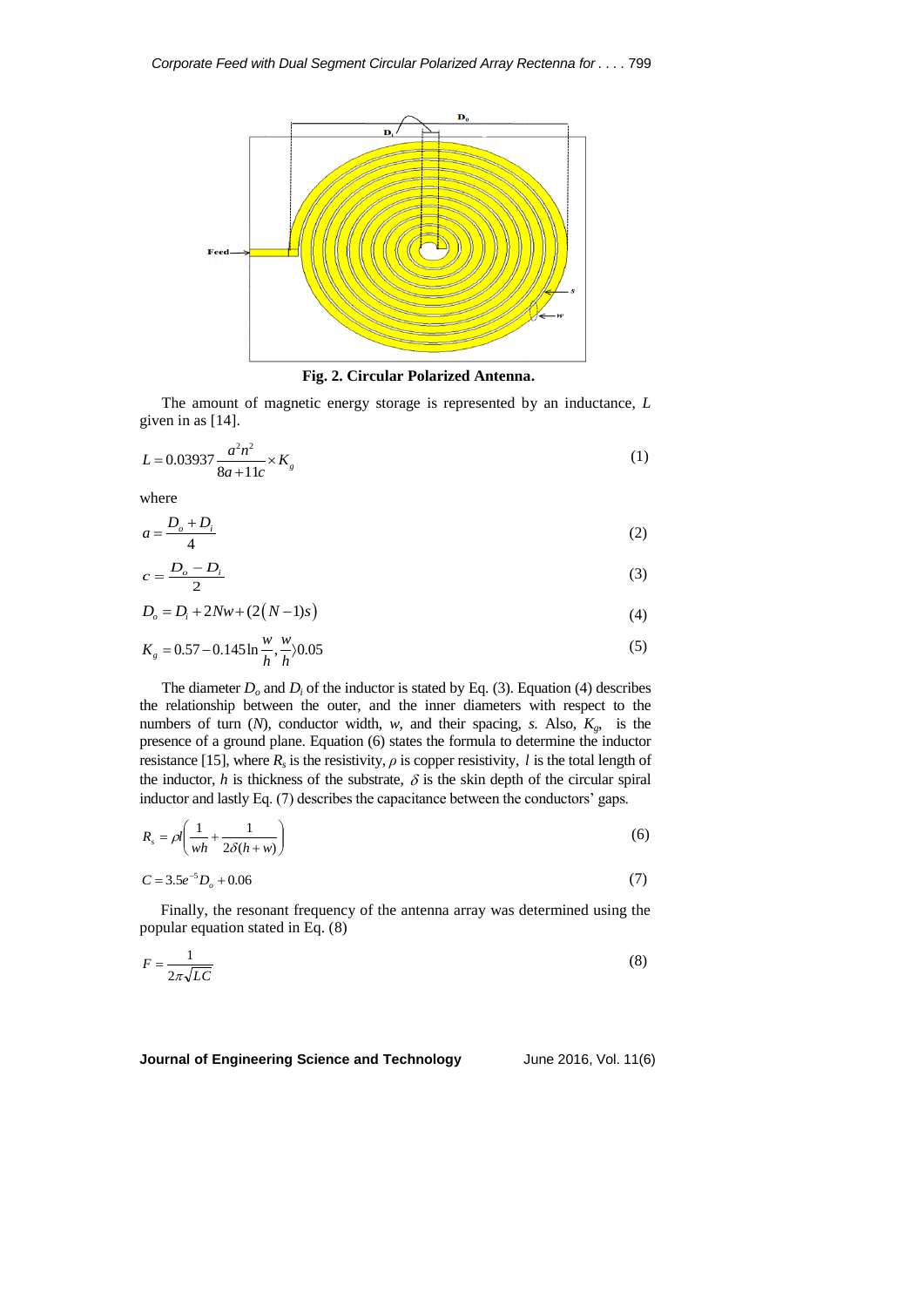#### **4. Material and Method**

## **4.1. Array configuration**

Due to the air signals carry very low power levels, array configuration was employed to gather more power. Corporate feed arrays are common and versatile. This method has more control of the feed to each radiating element both in terms of phase and magnitude. Besides scanning phased arrays, multi beam arrays [16] or steering, the corporate feed also enhanced performance in terms of great design flexibility and operated with a relatively wide bandwidth.

The corporate feed network is used to provide power splits or power combination. This is accomplished by using either using tapered lines or quarter wavelength transformers [17]. Figure 3 shows the arrangements of microstrip feed line for the corporate feed array rectenna. The rectenna has a single  $50\Omega$  input transmission line which is the basic form of a linear array. It provides simplicity and ease of fabrication for circuit modelling as well as impedance input matching.

Then, it divides into a pair of 100  $\Omega$  lines by T-junction equal divider rule. The power will split equally to the direction of P1, P2, P3, P4, quarter wave transformers. Lastly, these transformers will transform 100Ω feed line and the pair of transmission line used to divide the incident power to each pair of circular spiral rectenna as in Fig. 3.



**Fig. 3. Corporate Feed with Dual Segment.**

The resulting designs were then fabricated on laminate Roger Duroid RO4003C microwave board of size 27.3×13.5 sq. mm, with dielectric constant  $(\varepsilon_r)$  of 3.38, with a thickness of 0.813 mm, loss tangent of 0.0027, and ground thickness of 35 µm is excited by the microstrip line. Therefore, the designs were modelled using the transient analysis method in Computer Simulated Technology (CST) software so as to better characterize them.

#### **4.2.Rectifier element design**

In order to improve the system efficiency, active and passive components were used in this design. The next components of the energy harvesting system are the rectifier. The rectenna system is the combination of an antenna array and rectifier. Rectifier that consists of a zero bias Schottky diode are used to convert the RF signal that received from the antenna to generate DC voltage. The input power from the circular polarized antenna to the load should be high enough in order to make the Schottky diode forward biased. In these designs, zero bias Schottky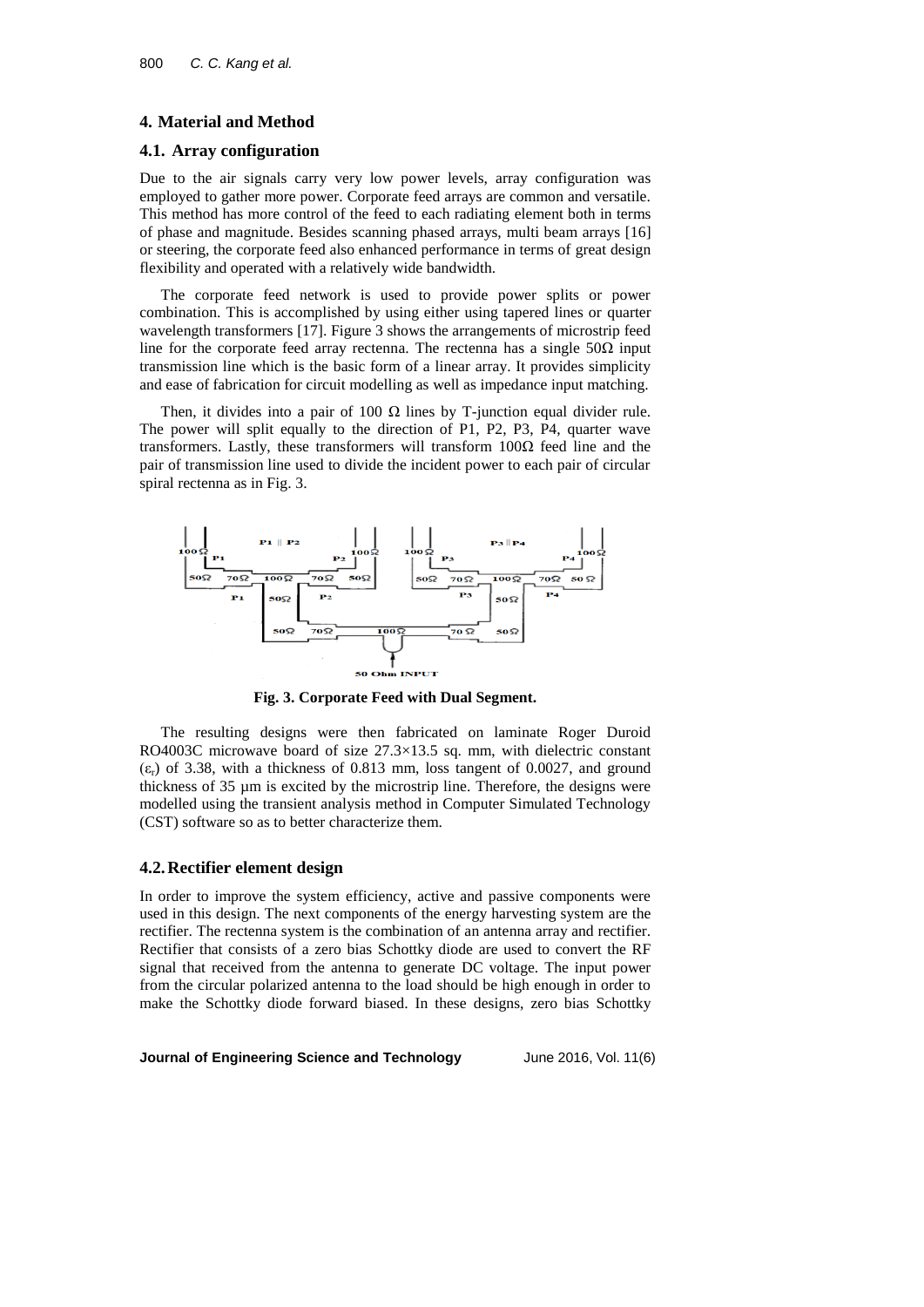diode HSMS 2852 from Agilent Technology were used. This is because the features of Schottky diode have very fast switching and low substrate loss [18].



**Fig. 4. Layout of 2×4 Circular Polarized Antenna Array.**

The rectified DC power is characterized as a function of DC load and DC circuit topology which is composed by a resistive load and in parallel with a filter capacitor of 10uF. The simulation of a rectifier circuit is carried out by using the Harmonic Balance in Advanced System Design (ADS) software as in Figure 5. A filter capacitor across the load is used in the circuit design in order to provide a good DC signal. A load resistor is connected at the end of the circuit to complete the circuit node. Without the load resistor, the voltage will be held indefinitely in the capacitor.



**Fig. 5. Single Diode Rectifying Circuit.**

### **5. Results and Discussion**

Figure 6 shows the simulation and measurement of the input return loss of 2×4 circular polarized antenna array. The simulation is performed from 900 MHz to 1 GHz frequency range. The simulated return loss was -16.77 dB at 956 MHz with a bandwidth of 3.5 MHz. The measured return loss at 960 MHz was -18.68 dB with a bandwidth of 6.5 MHz by using N5245A network analyzer. Both of the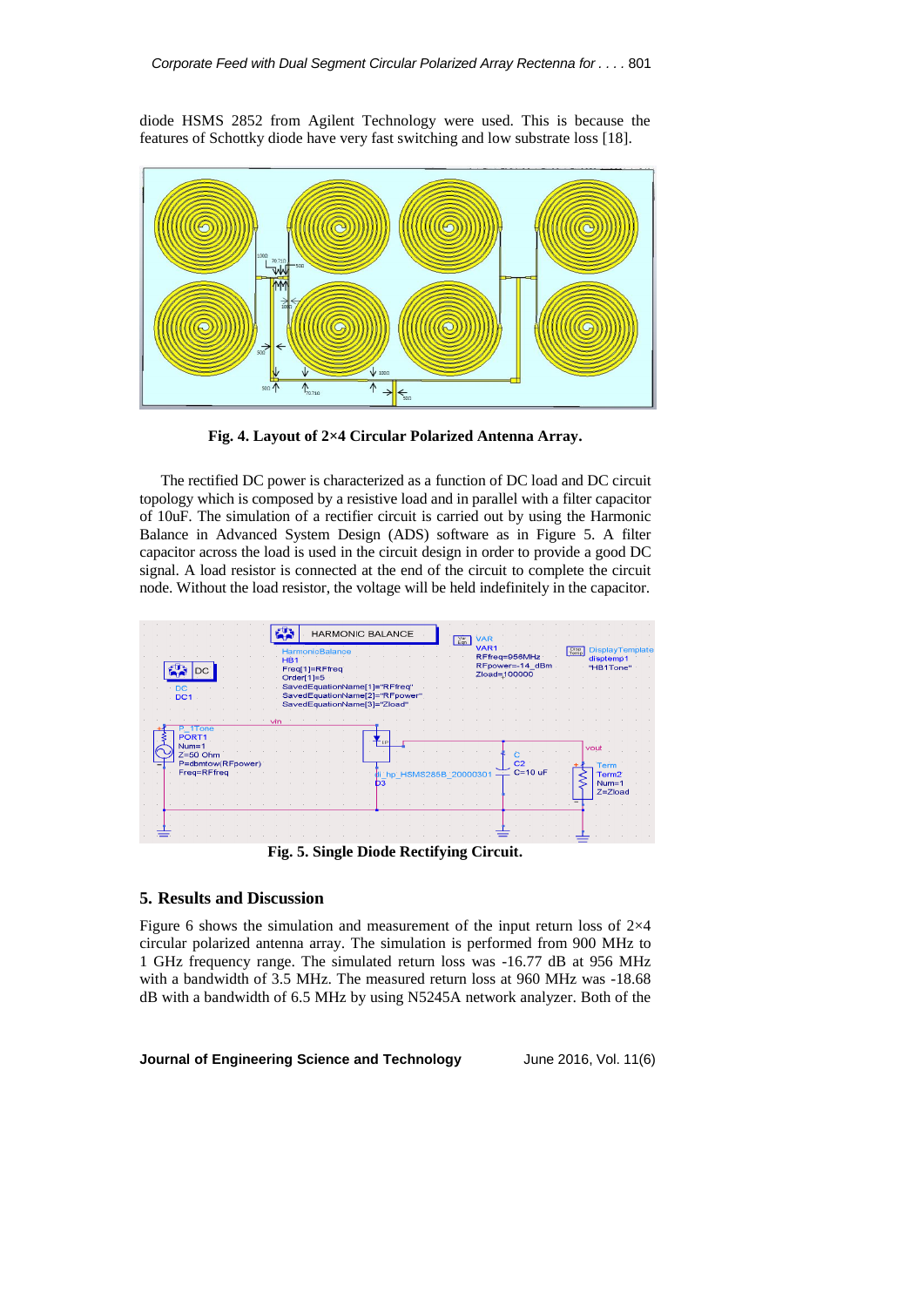simulated and measured in return loss response were managed to achieve lower than -10 dB. As it is shown, a relatively good agreement between simulation and measurement of return loss was observed. There is a little amount of mismatch around 0.42% between the simulated and measured return loss because the feeding ports in the measurement are not precisely attached to the surface of the microstrip line. The range of frequency in which the circular polarized rectenna operates easily covers over the GSM band of the cellular system.



Figure 7 shows the simulated and measured gain for the 2×4 circular polarized antenna array. The frequency range observation is from 951 MHz to 960 MHz. The gain was considered in the array plane of *Φ*=0° direction. This direction was the main beam direction at the center frequency. From Fig. 7 above, the maximum simulated gain was 5.0 dBi at 956 MHz and the measured maximum gain was 5.8 dBi at the frequency of 953 MHz. The results indicate that there was a minimal loss between simulated and measured data.



**Fig. 7. Simulated and measured gain for the 2×4 circular polarized antenna array.**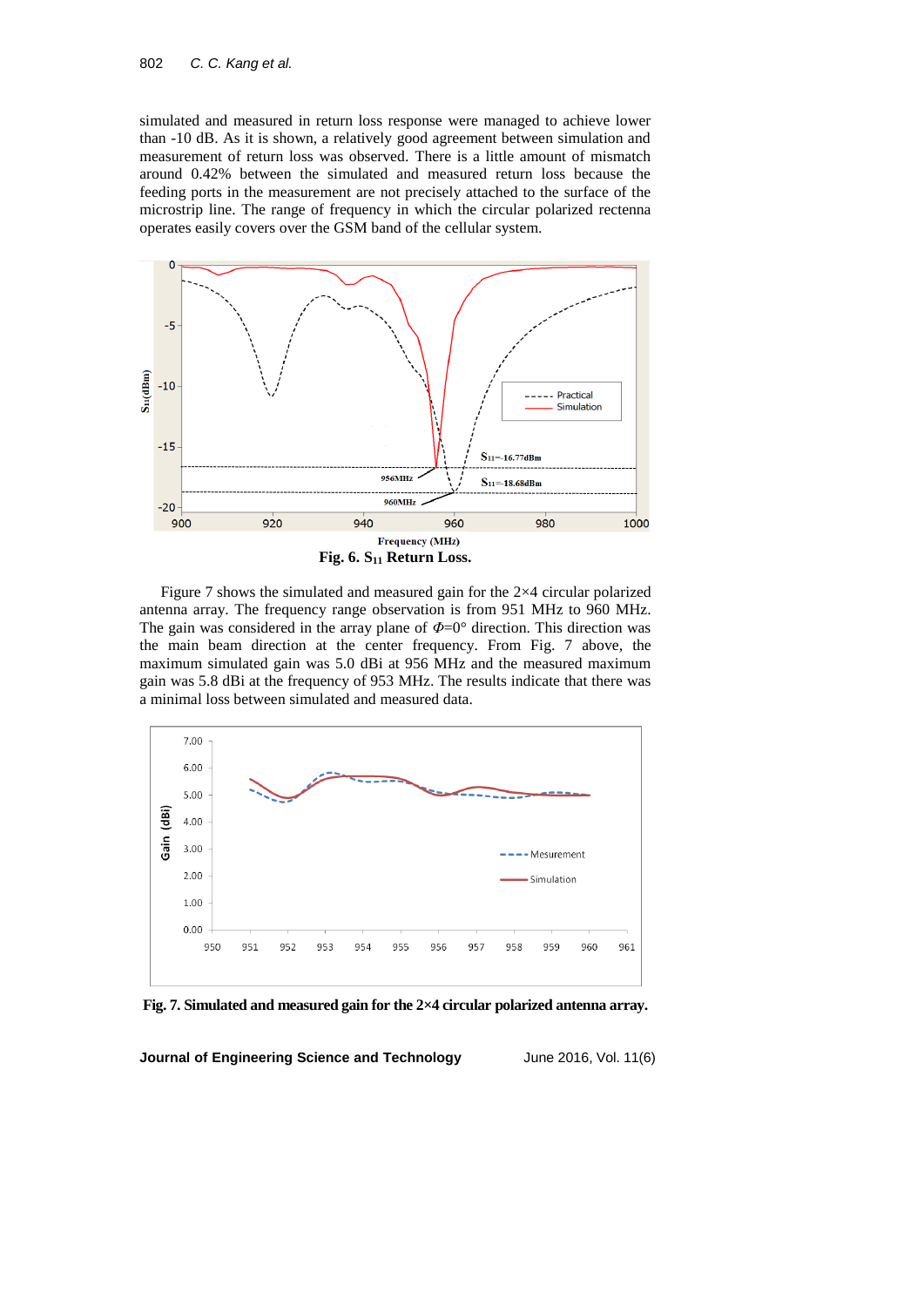After the RF energy is harvested by the antenna array, the RF input signal is then rectified and convert to the DC voltage. From the Harmonic Simulation, it can be observed that the system managed to produce output voltage 0.08 V with load of 1 MΩ as in Fig. 8. The output voltage can be express as below.

$$
V_{out} = \frac{V_0}{R_L + R_0} R_L \tag{9}
$$

where  $R_0$  = internal resistance,  $R_L$  = load,  $V_0$  = open circuit output voltage



**Fig. 8. Input and Output Voltage as Function of Time.**

A directional Yagi antenna with 6.5 dBi gain is used as the transmitting antenna to provide the radio frequency power radiated into free space. The circular polarized rectenna system is used as a receiver. From Fig. 9, the output DC voltage of the rectenna increased with increasing of input power density. The maximum transmission between the receive and transmit antenna may be used to characterize the transmission efficiency of the system. When 20 dB input power is fed into the transmitting antenna at 956 MHz, the maximum receiving distance is 5.32 m. Beyond the maximum distance, the signal will be lost.



**Fig. 9. Simulation and Measurement Results.**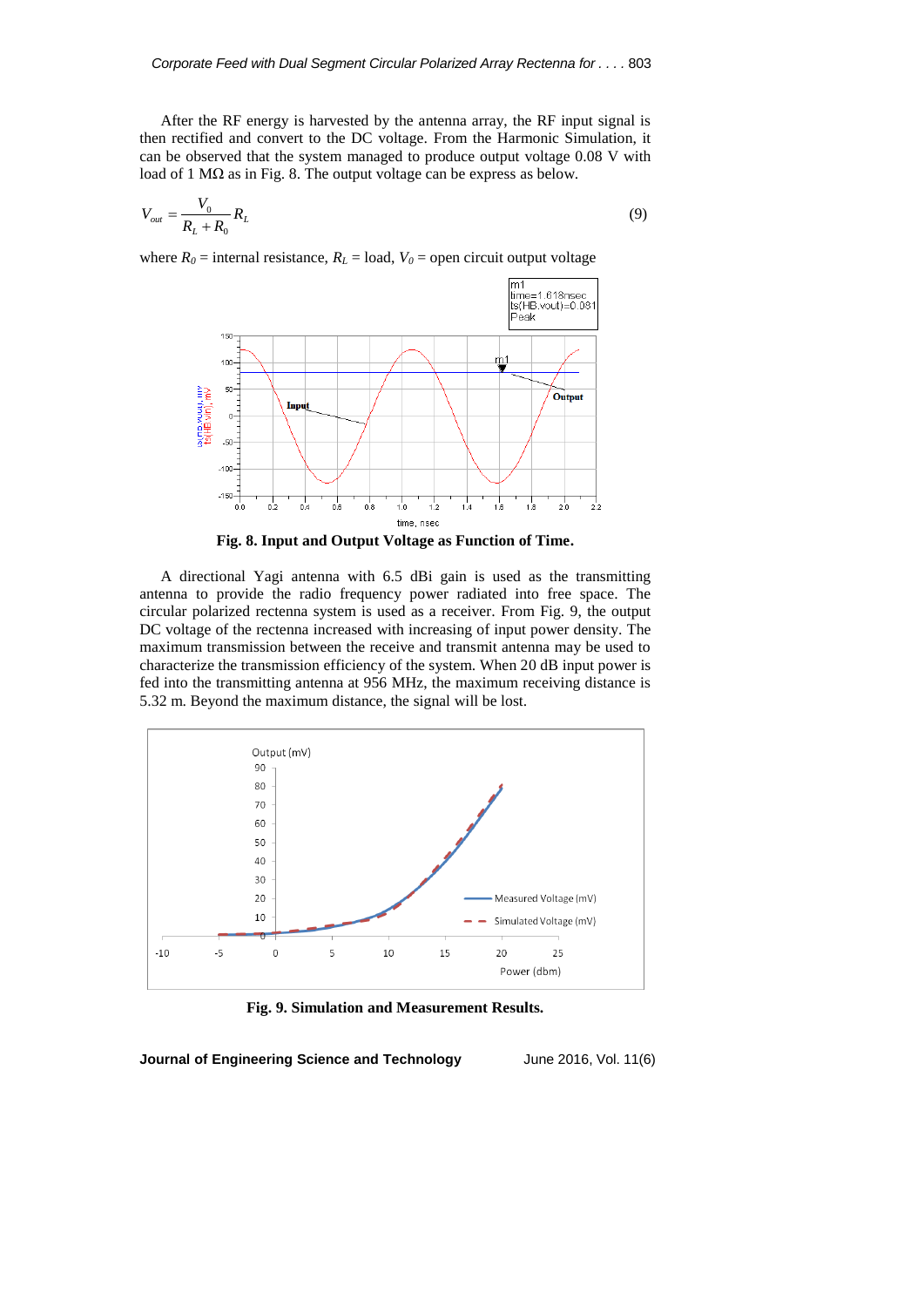## **6. Conclusions**

An experimental study on the design of corporate feed with dual segment circular polarized antenna array was presented. A detail discussion over the design technique and subsequently rectifying results of the antenna was highlighted. A good agreement between the simulation and experimental results was observed. It is found out that the circular polarized antenna array can be operated within the GSM band with reasonable return loss, gain performance and output voltage. It is therefore expected that the proposed antenna array will be a very attractive structure to active low power consumption sensor applications by recycling RF ambient energy. The proposed antenna is simple, cost effective and easy to fabricate.

# **Acknowledgment**

The authors gratefully acknowledge financial support by the USM Research University (RU) PRGS Grant under project no. 1001/PELECT/8046016 and RUT/854004.

# **References**

- 1. Shipley, A. (2013). Thermal electrical power generation for aircraft. *Google Patents*.
- 2. Pozzi, M.; Canziani, A.; Durazo-Cardenas, I.; and Zhu M. (2012). Experimental characterisation of macro fibre composites and monolithic piezoelectric transducers for strain energy harvesting. *SPIE Smart Structures and Materials Nondestructive Evaluation and Health Monitoring*, 834832-834832-834810.
- 3. Kamoda, H. (2014). Design of rectenna array panel taking into account mutual coupling for RF energy harvesting. *Radio and Wireless Symposium (RWS),* 61-63.
- 4. Gilbert, J.; and Balouchi, F. (2008). Comparison of energy harvesting systems for wireless sensor networks. *International Journal of Automation and Computing,*  5(4), 334-347.
- 5. Rebello, J. (2010). Global wireless subscriptions reach 5 billion. Retrieved September 5, 2014, from https://technology.ihs.com/388845/
- 6. Briones, E.; Alda, J.; and González, FJ. (2013). Conversion efficiency of broadband rectennas for solar energy harvesting applications. *Optics express,* 21(103), A412-A418.
- 7. Rahim, R.A.; Hassan, S.I.S.; Malek, F.; Junita, M.N.; and Jamlos, M.F. (2012). An investigation of ambient radio frequency as a candidate for energy harvesting source*. IEEE Symposium on Industrial Electronics and Applications (ISIEA)*, 95-99.
- 8. Zakaria, Z.; Zainuddin, N.A.; Abd, M.Z.A.; Husain, M.N.; and Mutalib, M.A. (2013). A parametric study on dual-band meander line monopole antenna for RF energy harvesting. *IEEE International Conference on RFID-Technologies and Applications (RFID-TA),* 1-5.
- 9. Marshall, B.R.; and Durgin, G.D. (2013). Staggered pattern charge collection: Antenna technique to improve RF energy harvesting. *IEEE International Conference on RFID*, 30-35.